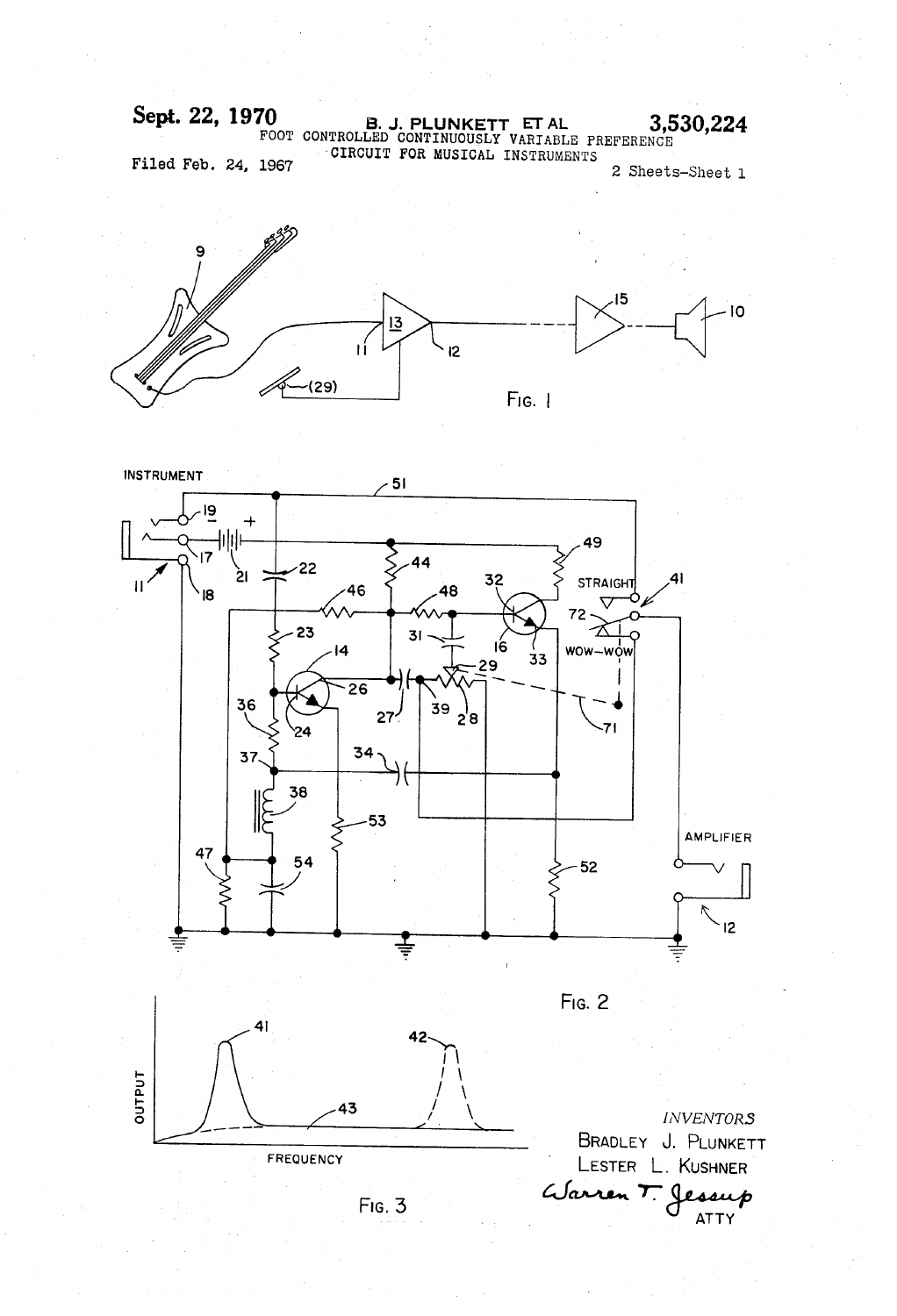Sept. 22, 1970 B. J. PLUNKETT ET AL 3,530,224 FOOT CONTROLLED CONTINUOUSLY VARIABLE PREFERENCE CIRCUIT FOR MUSICAL INSTRUMENTS 2 Sheets-Sheet 2 Filed Feb' 24, 1967







FIG. 5

JNVENTOR. BRADLEY J. PLUNKETT BY LESTER L. KUSHNER Warren T Jessup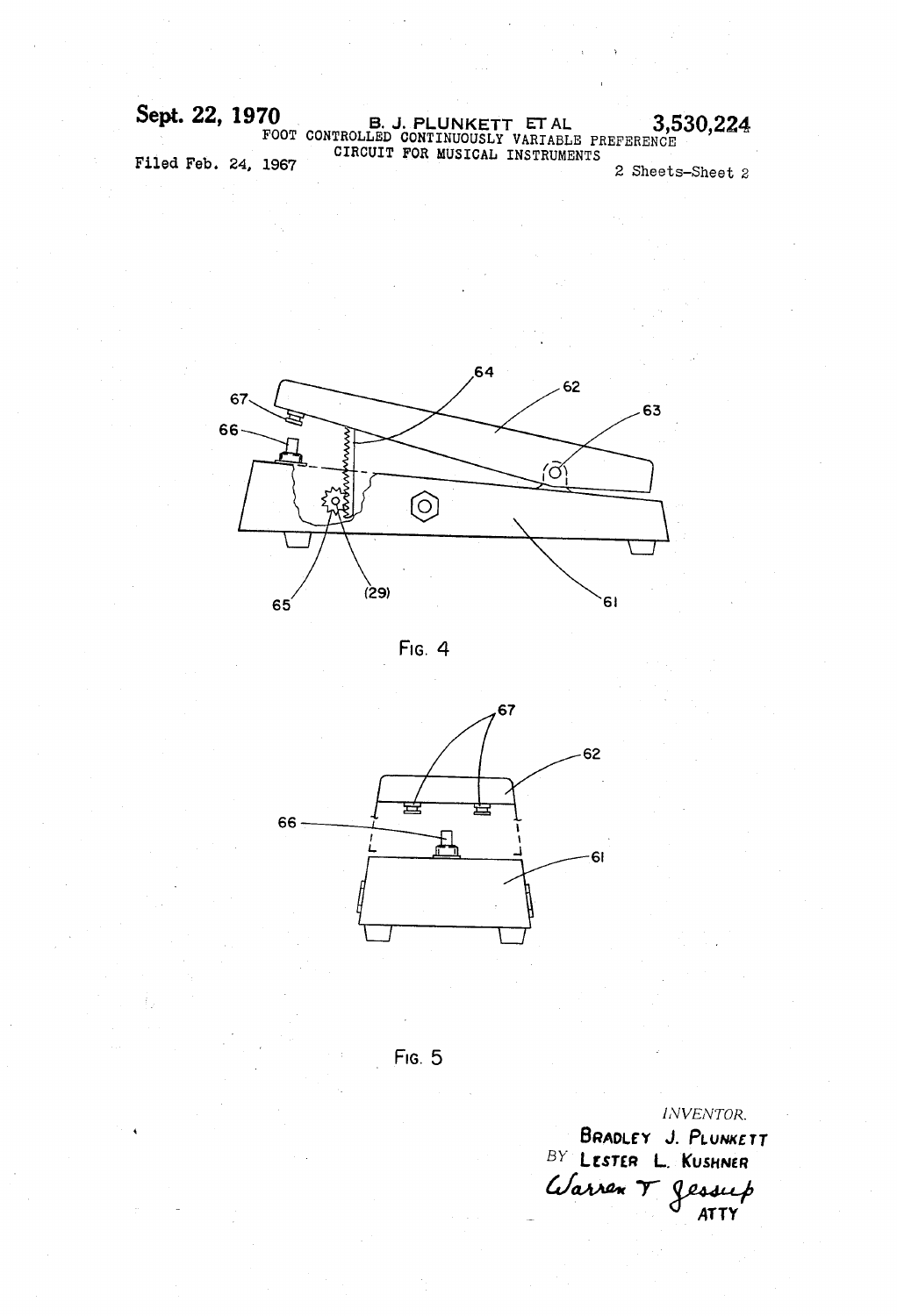# United States Patent Office

### 1

#### 3,530,224 FOOT CONTROLLED CONTINUOUSLY VARIABLE PREFERENCE CIRCUIT FOR MUSICAL INSTRU **MENTS**

Bradley J. Plunkett, Van Nuys, and Lester L. Kushner, North Hollywood, Calif., assignors to Warwick Elec tronics Inc., Chicago, III., a corporation of Delaware Filed Feb. 24, 1967, Ser. No. 618,359 Int. Cl. G10h 1/02

U.S. Cl. 84-1.11

## 7 Claims  $10$

 $35$ 

#### ABSTRACT OF THE DISCLOSURE

In a musical instrument a resonant circuit is connected in the circuit between the tone generators and the loud- $15$ speaker. The tone generators deliver tone signals rich in harmonics covering a wide frequency spectrum. With in this spectrum a given frequency (or a narrow band of frequencies) is given preference in the delivery path of the tones from the tone generators to the loudspeaker. The position on the frequency scale of this preferred requency or resonant peak is continuously variable, from low frequency to high frequency over the wide frequency spectrum. This variability is under the ready control of the instrument player, as for example by being con-  $25$ nected to a foot pedal. Thus, during playing of the in strument, the player can continuously move the resonant peak back and forth across the frequency spectrum and create a rhythmic musical sound. The musical effect may be described as a wow-wow and is closely akin to that 30 produced by the warbling of a trumpet mute across the bell of a trumpet.

# BACKGROUND OF THE INVENTION

Electronic musical instruments are becoming more and more popular among musical groups. In some cases, for example, in an electronic organ, the tone itself is gen erated electronically and treated in its electric signal state 40 in numerous ways, finally emerging, for the first time as a vibration or acoustic signal, from the loudspeaker of the system. In other musical instruments the tone is generated mechanically, as for example by vibrating a generated mechanically, as for example by vibrating a guitar string or blowing into a wind instrument. The 45 mechanical or acoustic vibration is then picked up and translated into an electric signal. The electric signal is then acted upon in a variety of ways by numerous elec tronic circuits, and then emerges once more to acoustic form in the loudspeaker of the system. 50

In years past, for example in dance bands, certain trumpet players have produced a unique effect which may be described as a WOW-WOW. This is done by holding a mute over the bell of the trumpet and moving the mute so as to in effect rhythmically open and close the bell passage. When done skillfully the effect can almost simulate the human voice. A rudimentary practice of the effect, as noted hereinbefore, produces a sound closely akin to a person's singing wow-wow-wow. Heretofore, this effect has been largely confined to horns, such as 60 may if desired be any form of amplifier, formant circuit, trumpets, and has required skillful manipulation of a mute over the bell of the horn by sophisticated horn players.

#### SUMMARY

65 The present invention consists of an electronic circuit

by means of which the artist or player of any electronic musical instrument has at his control a lever, such as a foot pedal, through which he can closely simulate the wow-wow sound previously limited to the trumpet, as noted hereinbefore. The invention may be applied to any musical instrument in which electric tone signals are produced, whether such signals are initially produced elec tronically or whether they are produced acoustically, and then translated into electric tone signals by means of pickup devices. It is particularly adaptable to hand-held instruments, such as wind instruments, guitars and other string instruments and the like. The present invention consists of a resonant circuit which favors or discrimi nates in favor of a particular frequency, or narrow band of frequencies, in the translation path between the tone generators and the loudspeaker. By continuously moving this favored frequency back and forth across the fre quency spectrum rhythmically, as with a foot pedal, the player can simulate the wow-wow sounds previously done acoustically by sophisticated trumpet players.

In a preferred form of the invention the frequency tun ing is accomplished by means of an amplifier circuit having negative feedback and so connected that the apparent input reactance of the total amplifier circuit may be varied in accordance with the gain of the amplifier. This reactance, for example a capacitive reactance, is coupled with a complementary reactance, e.g., an inductor, to form a variable frequency resonant circuit, the frequency position of which depends on the gain of the amplifier at that particular moment. The amplifier is so designed that the gain may be controlled by a controllable mem ber, such as a potentiometer, which is readily placed under the manual or pedal control of the instrument player or performer.

#### BRIEF DESCRIPTION OF THE DRAWING

In the drawing, FIG. 1 is a block diagram of the musical circuit. FIG. 2 is a circuit diagram illustrating the variable frequency circuit of the present invention. FIG. 3 is a graph illustrating the effect of the variable frequency circuit on the output of the musical system. FIG. 4 is a side view of a pedal designed to inject the wow-wow effect into the circuit. FIG. 5 is an end view of the pedal.

#### DESCRIPTION OF THE PREFERRED 'EMBODIMENT

Referring to FIG. 1 there is shown an amplifier 13 having an input 11 and an output 12. To the input 11 there is designed to be applied an electric tone signal and es pecially an electric tone signal rich in harmonics. This signal may be generated electronically, e.g., in an elec tronic organ, or may be generated acoustically, e.g., by vibrating the strings of a guitar 9, or in the mouthpiece of a wind instrument, and then translated into an electric signal by any form of known pick-up device.

The output 12 is adapted to be connected ultimately to some form of speaker means or electro-acoustic trans ducer 10. Interposed between the output 12 and speaker tone control circuit, or other musical instrument circuitry, exemplified generally at 15.

Referring to FIG. 2 the amplifier 13 interposed between the input  $11$  and the output  $12$  consists of two stages, the first stage including the transistor 14, and the second stage, the transistor 16.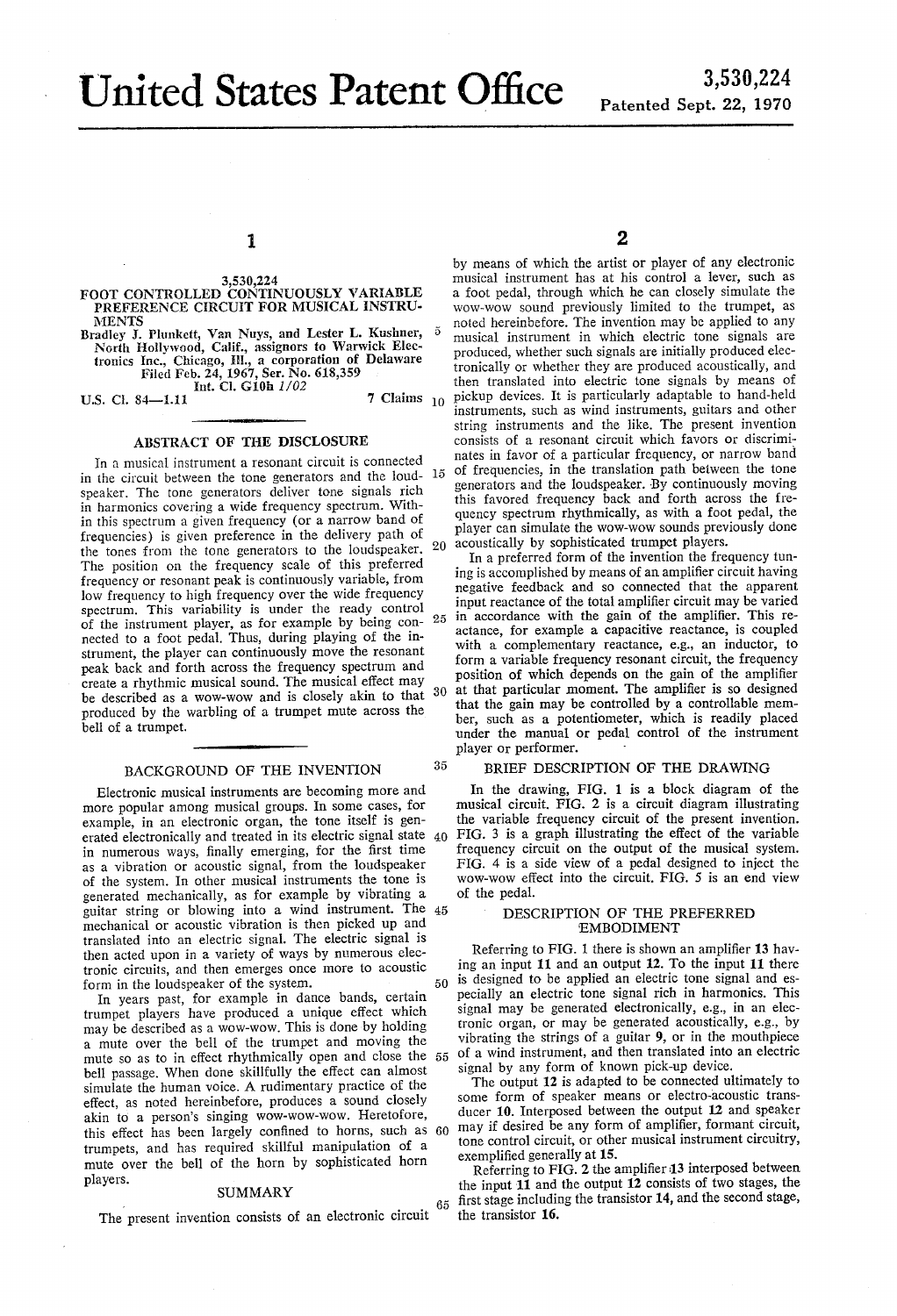The input 11 consists of a jack having a B— terminal 17, a ground terminal 18, and a hot or signal terminal 19. When the plug from the tone signal generator 9 is plugged into the jack 11, signal voltage is applied between the terminals  $17$  and  $19$ , and simultaneously the terminal  $17$ is connected with terminal 18. The plug thus serves the double function of injecting signal into the system and also energizing the circuit by connecting the negative side of the energizing battery 21 to ground 18.

Tone signals are applied from the input terminal 19, 10 through a coupling capacitor 22 and resistor 23, to the base 24 of the transistor 14. Amplified output is taken from the collector 26 through the coupling capacitor 27 and applied to a variable resistance means in the form of a potentiometer 28. The slider 29 of the potentiometer 28  $15$ is connected through a coupling capacitor 31 to the base 32 of the second stage transistor 16. The transistor 16 is connected as a low output-impedance amplifier of approximately unity gain, i.e., as an emitter follower.

Output from the second stage 16 is taken from the  $20$ emitter 33 through a feedback impedance, in the form of a feedback capacitor 34, to the input to the amplifier, i.e., to the base 24, through a resistor 36.

The first stage 14 amplifies and inverts the applied tone signal. Because of the amplification of the signal applied 25 across the feedback capacitor 34, the apparent reactance, seen by the input signal looking into the capacitor 34, is much lower than the actual reactance. The input im pedance into the transistor 14 on the other hand is rela fively high. Thus, so far as current flow is concerned, as a  $30$  practical matter, the signal looks primarily into the reactance 34, the apparent magnitude of which, as noted, depends on the gain of the signal in passing through the amplifier. This gain is determined by the position of the slider 29 of the potentiometer 28. When the slider is  $-35$ farthest to the right in FIG. 2, the gain is minimum; the current flow through the feedback capacitor 34 is minimum; and, hence, the apparent reactance is maximum, i.e., the apparent capacitance approaches the true capaci tance, viz, a relatively small value. When the slider 29 40 is in its left-hand position in FIG. 1, the gain is maximum; the current through the capacitor 34 is maximum; the ap parent reactance 34 is minimum; and, hence, the apparent capacitance of 34 is a maximum.

There is thus presented to the input signal appearing  $45$ at the junction point 37, a relatively pure capacitive re actance, the magnitude of which is dependent upon the gain in the amplifier, i.e., upon the position of the slider 29. There then remains only the matter of connecting a complementary reactance, in this case an inductor 38, in 50 circuit with the capacitor 34, to produce a resonant cir cuit, the tuning of which may be adjusted by tuning the apparent magnitude of the capacitor 34.

The output from the amplifier is taken from the junction point 39, between the capacitor 27 and potentiometer 28,  $55$ and applied through a double-throw switch 41 to the output jack 12.

The operating characteristics of FIG. 2 will be readily understood by reference to FIG. 3, wherein the ordinate represents output signal appearing at the output jack 12 60 and the abscissa represents frequency of the tone com ponents in the harmonic-rich tone applied to the input 11. When the slider 29 is moved to the left the net gain in the amplifier is high and the apparent capacitance of 34 is likewise high, so that the resonance frequency of the 65 LC circuit 34/38 is relatively low. Hence the circuit in this condition gives decided preference to the low fre quency, exemplified at peak 41 in FIG. 3. Conversely when the slider  $29$  is moved to the right, the amplifier gain is low, the apparent capacitance of 34 is likewise low, 70 and the circuit peaks at 42. The peak can be positioned anywhere in between simply by positioning the slider 29 between its extreme positions.

The aggregate Q of the circuit is quite high, thereby giving decided preference to the selected frequency (or magnitude of the LDR, and, hence, upon the amount of

 $\frac{4}{3}$  narrow frequency band). This is seen in FIG. 3, where the peak output at 41 is many times, e.g. 10 times, the output at the other frequencies, represented by the rela tively flat line at  $43$ . The innate Q of the circuit, in fact, is so high that it was found desirable to insert the re sistor 36 in order to admit some of the non-favored (off peak) frequencies into the amplifier, so that they could pass to the output. Without the resistor 36, virtually the only frequency appearing at the base 24 would be the selected frequency, because of the high Q of the circuit. The presence of resistor 36 allows all frequencies to be developed to a certain extent thereacross, and hence to 'be passed to the amplifier.

The function of the other components in FIG. 2 will now be described. Resistor 44 constitutes the DC load for the collector 26 of the transistor 14. Resistors 46 and 47 form a voltage divider for determining the bias applied to the base 24 through the inductor 38 and resistor 36.

The bias for the second stage, transistor 16, is obtained from the collector  $26$  of the first stage 14, through the resistor 48. The emitter follower 16 has some slight tendency to oscillate. The inclusion of resistor 49 in its collector circuit supresses any parasitic oscillations,

Resistor 52 is a DC return resistor for the emitter fol lower 16. Resistor 53 is a DC return for the emitter of transistor 14. Capacitor 54 constitutes an AC return path for the tuned circuit 38/34, and also serves as a bypass for AC around the bias network resistor 47.

It will be noted that the output, being taken from the point 39, is unaffected by the position of the potentiom eter slider 29. Therefore the position of the slider 29 does not change the overall amplification of the circuit, at the output 12. Its only effect is to move the resonant fre quency peak back and forth along the frequency scale, shown in FIG. 3.

When the wow-wow etfect is not desired, the double throw switch 41 is thrown to the upper position, which bypasses the amplifier and sends the signal directly from the input terminal 19 to the output jack 12. It will be noted that even in this position of switch 41, the input to the amplifier is still attached to the circuit, through the permanently attached coupling capacitor 22. This pro duces a slight hump at the frequency to which the ampli fier is set, but the effect is so slight as not to be audible to the ear. That is, at the peak frequency the amplifier presents to the bypass conductor 51 an impedance which is approximately the sum of resistor 23 (68 kilohms) plus the parallel impedance of the resonant circuit 38/34, which is about 15 kilohms. This totals approximately 83 kilohms. At off peak frequencies, the impedance is essentially the 68 kilohms of resistance 23, plus the resistance of resistor 36, about 1.5 kilohms. This difference in load ing placed on the bypass circuit 51, as noted, does pro duce a slight hump at the resonant frequency, but it is not enough to be discernible by the ear.

As noted hereinbefore, the slider 29 is attached to some form of lever or operating member which is readily controllable by the instrument player. In the case where the tone generator which produces and delivers the basic musical tone to the input 11, is an instrument such as a guitar 9 held by both hands of the player, this operating lever may conveniently take the form of a foot pedal, which is rocked back and forth to produce the wow-wow sound discussed hereinbefore. Alternatively, the lever may be a rocker arm attached to the face of the guitar, for example, a bridge member which may span the guitar strings and be rocked back and forth, somewhat in the way that a mute control is moved to apply a muting pad to the strings of the guitar.

In place of the potentiometer 28 having the movable slider 29, there may be light dependent resistor (LDR) which constitutes one segment of a voltage divider. The output to the second stage 16 is taken from the junction point between a fixed resistor and the LDR. In this case the voltage division is continually dependent upon the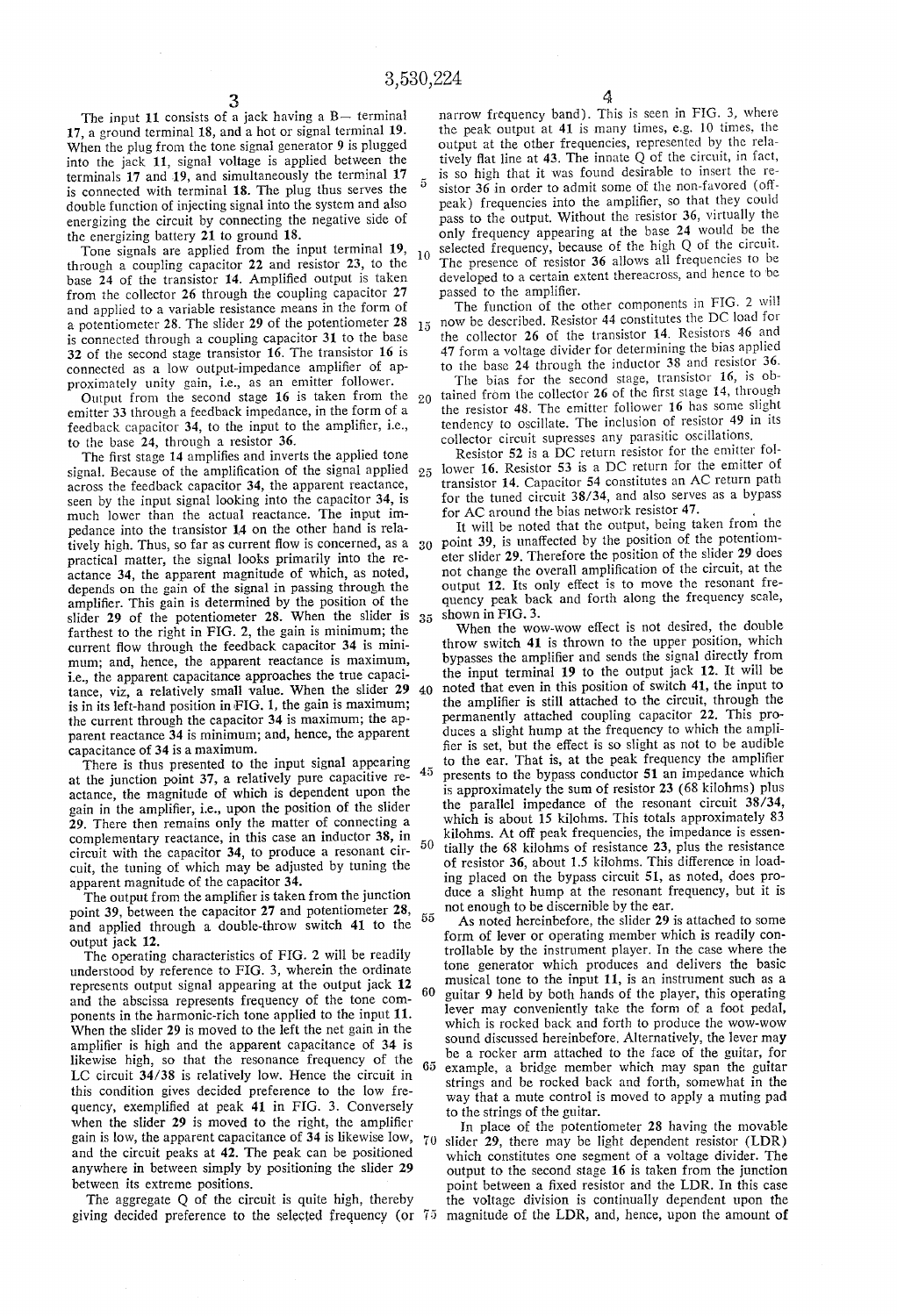light falling on it. By giving the instrument player or per former control over the amount of light falling on the LDR, he can be given control of the gain of the amplifier and, hence, control of the position of the frequency peak 41 (FIG. 3).

A satisfactory circuit has been constructed as shown in FIG. 2 having the following parameters.

Transistor 14-2N3900A Transistor 16-2N2924 Resistor 23-68 kilohms Resistor 36-1.5 kilohms Resistor 47-100 kilohms Resistor 46-470 kilohms Resistor 53-470 ohms Resistor 44-22 kilohms Resistor 48-470 kilohms Potentiometer 28-100 kilohms Resistor 49-1 kilohm Resistor 52-10 kilohms Capacitor 22-0.01 microfarad Capacitor 54—4 microfarads Capacitor 27—0.22 microfarad Capacitor 34—0.01 microfarad Capacitor 31—0.22 microfarad Inductor 38-500 millihenrys Battery 21-9 volts

Another feature of the invention is the construction of the foot pedal which operates the slider 29 of the poten tiometer 28. This foot pedal is so constructed as to con- 30 veniently gang the slider 29 and the double-pole switch 41, in such a manner that the instrument player may con veniently operate both the slider 29 and the double-throw switch 41 by appropriate manipulation of a single pedal.

This configuration is shown in FIG. 4, wherein  $61$  represents a base to which a foot pedal 62 is hinged at 63. The pedal 62 is so mounted that by downward movement of the toe the pedal may be rocked down toward the base 61, while by pressing back with the heel against the rear of the nedal  $62$ , the toe end of the nedal may be raised from 40 the pedal 62, the toe end of the pedal may be raised from the base 61. By means of a rack 64 and pinion 65, the rocking of the pedal  $62$  is coupled to a shaft, shown figuratively at 29 in FIG. 4, which in turn actuates the slider 29 back and forth across the potentiometer resistance 28.

The double-throw switch  $4\overline{1}$  is mounted on top of the 45 base 61, just under the toe of the pedal 62. Switch 41 is a conventional type of switch, characterized by an oper ating member or element, in this case a reciprocable plunger 66, which is biased upwardly and which returns to its starting or upward position after each actuation. The plunger 66 thus always moves through a given cycle of movement, up and down, with each actuation. Each cycle of movement, i.e., pushing down and releasing on the plunger 66, causes the double-throw switch 41 to move from either position to the other. Thus, assuming the arm 55 72 of switch 41 is in the lower or wow-wow position (FIG. 2) and the underside of the pedal 62 is brought against the plunger 66 and pressed down, the arm 72 will be thrown to the upper or by-pass position. The pedal 62 is then returned to a "normal" position, out of contact with the switch plunger 66. The next identical operation of the foot switch 62 on the plunger 66 will cause the plunger to go through exactly the same reciprocating cycle, but this time the arm 72 of switch 41 will be thrown back to the lower or wow-wow position.

The lower (counterclockwise, FIG. 4) position of the pedal 62 is, of course, at one extreme of the slider 29 in its passage across the resistor 28. For example, this may be the right-hand end of resistor 28 in FIG. 2, i.e., where the circuit represented by 38/34 is tuned to its highest 70 frequency.

Thus, to switch the wow-wow circuit in or out, the in strument player need only move the pedal 62 to its ex treme downward position. The terminal operation serves  $\frac{6}{10}$  throw switch 41 to its other position. In this way the wowwow circuit may be conveniently placed in or out of the instrument circuit without requiring any special operation by the player, since his foot is already on the pedal 62 ready to operate the wow-wow effect (potentiometer 28/ 29) whenever the arm  $72$  of switch  $41$  is in its down position (FIG. 2).

In practice it is preferred to construct the potentiometer 28 so that at the switch operating end, there is no variation

 $10$  in resistance. Thus, during that portion of the movement of pedal 62, where the switch 41 is being operated, no change in the resonant frequency of the circuit occurs.

In order that the switch 41 be not accidentally operated there are provided a pair of rubber bumpers 67 projecting

15 downward from the underside of the pedal 62 on each side of the switch 41. These bumpers engage the base 61 about the time the pedal 62 comes into contact with the switch operating plunger 66. Thus, the instrument player must increase the force on the pedal 62 greatly in order to

20 overcome the resistance of the bumpers 67, thereby compressing them and forcing the pedal down against the plunger 66 far enough to actuate the switch 41. Upon re lease of this extra pressure, the rubber bumpers aid in returning the pedal 62 to a position clear of the actuating 25 plunger 66.

The slider 29 and switch 41 are thus to a certain extent ganged together by the foot pedal 62. This ganging is represented schematically by the dotted line 71 in FIG. 2.

35 While the present invention has been shown and de~ scribed herein in what is conceived to be the most prac tical and preferred embodiment, it is recognized that departures may be made therefrom within the scope of the invention which is, therefore, not to be limited to the de tails disclosed herein, but is to be afforded the full scope of the claims.

What is claimed is:

1. A circuit means adapted to be inserted between a musical instrument and a speaker means, said instrument including tone generating means for delivering electric tone signals corresponding to musical sounds, and said speaker means serving to transduce said tone signals into musical tones; said circuit means being adapted to have applied thereto from said instrument, electric tone signals in a predetermined frequency range lying within the range of said electric tone signals delivered by said tone generat ing means for passing said electric tone signals delivered by said tone generating means for passing said electric tone signals from said tone generating means to said speaker, and said circuit means including:

network means for favoring the delivery of certain signal frequencies in a narrow frequency band within said predetermined frequency range from said tone generating means to said speaker means, and

foot-operated control means physically separated from said instrument and readily controllable by the foot of the instrument player for continuously varying said narrow frequency hand back and forth over said pre determined frequency range.

60 65 characteristic, and extending to an amplitude representing a substantial multiple of the corresponding amplitude of 2. The combination defined in claim 1, in which said network means comprises a resonant network having a high Q relative to said circuit means to exhibit a sharp peak amplitude/frequency response characteristic super imposed on the aforesaid substantially uniform response characteristic, and extending to an amplitude representing said uniform response characteristic, the position of said narrow frequency band in said frequency range being established by the resonant frequency of said resonant network, and said foot-operated control means serving to vary said resonant frequency so as to move said narrow frequency band back and forth over said predetermined frequency range.

to actuate the plunger 66 and thus switch the double- 75 the position of which determines the apparent magnitude 3. The circuit means defined in claim 2, wherein said foot-operated control means comprises a potentiometer,